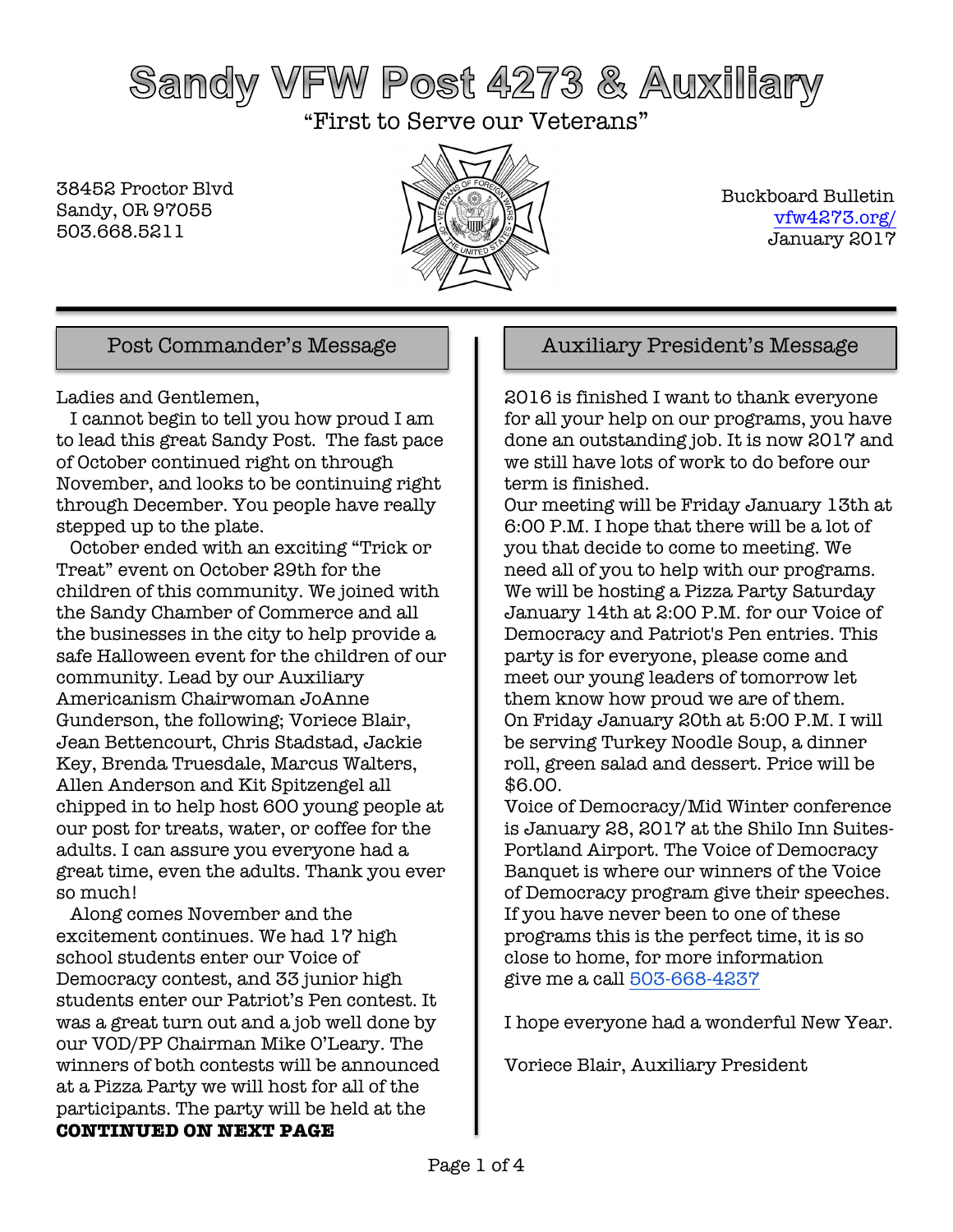post on 14 January 2017 at 2:00 PM. Please plan to attend and show your appreciation for these young people in our community.

 November was also a big month for our Buddy Poppy Drive. Wanda Michael did an absolute terrific job of planning and organizing the event. Many of you volunteered to man/woman a shift or two at the various stores around town. Many thanks to all of you who volunteered your time for this important event. And many thanks to all of our citizens who supported the VFW .You raised almost \$5,000 for our Relief Fund. Way to go VFW and Auxiliary and community.

 We had a tremendous turn out for our Veterans Day Ceremony. John Wrinkle, Department Surgeon was gracious in volunteering to be our guest speaker. The Boy Scouts and Cub Scouts did a fine job of presenting the colors. Allen Anderson, Mike O'Leary, Jim Mitchell, Marcus Walters and Melissa Samels did a great job of planning and setting up. Afterwards, Voriece Blair and the Auxiliary put on a terrific lunch for everyone. And, wasn't Dean Bowker on the Trumpet just beautiful? Thanks to you all there were many comments about this being our best ceremony in several years.

 I do hope everyone had some great family time over the Thanksgiving Holiday. We Americans have much to be thankful for and need to constantly pause and count our blessings.

 This may be the last newsletter of the year. So, I would like to take this opportunity to wish you all the Happiest of Holidays coming up in December, and I am looking forward to the excitement the New Year will bring. Remember,

"NO ON DOES MORE FOR VETERANS"!

#### **Bert Key**

### UPCOMING EVENTS

January  $13^{th}$  – 6:00 PM Auxiliary Meeting

January  $14^{\text{th}}$  – 2:00 PM Pizza Part for Voice of Democracy **Participants** 

> January  $20^{th}$  – 6:00 PM Post Meeting

January  $28^{th}$  – Voice of Democracy and Mid Winter Conference at Shilo Inn at the Airport

> February  $5^{th}$  – Superbowl Sunday Stay Tuned at the Bar for information about Party.

### CANTEEN CORNER Tuesday – Friday

3:00pm to 7:00pm

Just wanted to say thank you to Pioneer Plumbing and Marcus Walters for help with getting the plumbing fixed and working. We have had a lot of weather closures due to the ice and snow. If you call the bar and no one answers during business house it likely means we are closed due to weather.

Bingo nights have been great make sure to join Tina on Wednesdays. Thanks also to Clyde for helping call the games!!!

Katie Rundell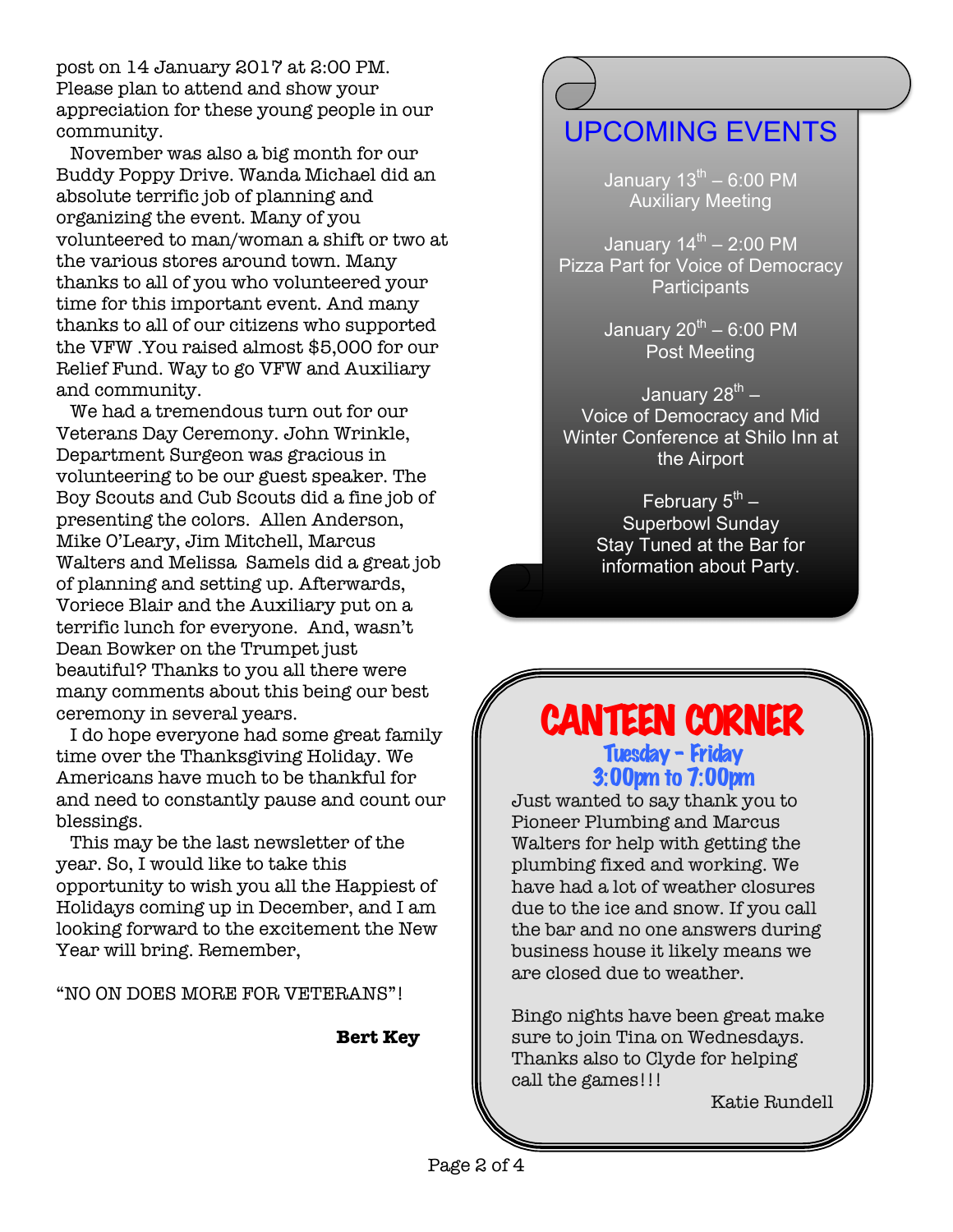A New Year Salute To Our Veterans

It is a Veteran, not a reporter, Who has given us Freedom of Speech. It is a Veteran, not the Preacher, Who has given us Freedom of Religion. It is the Veteran, not the campus organizer, Who has given us Freedom to Assemble. It is the Veteran, not the lawyer, Who has given us the right of a fair trial. It is the Veteran, not the politician, Who has given us the Right to Vote.

God Bless You All This New Year!

**Judy Gascon 503-668-3748**

Enter his gates with thanksgiving and his courts with praise; give thanks to him and praise his name.

Psalm:100:4

Our thoughts and prayers continue for the following members, all of whom are experiencing health issues:

> Sharkey Haider Marty LeDoux K.O.Towery

Whatever you did for one of the least of these brothers and sisters of mine, you did for me

Matthew 25:40

If you know of a member who is having health issues or a member who has passed away please let me know. jimmitchell03@gmail.com

#### **Post Chaplain, Jim Mitchell**

| <b>Auxiliary Officers</b> |  |
|---------------------------|--|
|---------------------------|--|

| President            | Voriece Blair    |
|----------------------|------------------|
| Sr. Vice President   | Matt Haider      |
| Jr. Vice President   | Wanda Michaels   |
| Treasure             | Midge Wadkins    |
| Chaplain             | Judy Gascon      |
| Secretary            | Jackie Key       |
| Guard                | Nancy Davis      |
| Conductress          | Dora Fitzpatrick |
| Trustee 1            | Jean Bettencourt |
| Trustee 2            | Kathy Dunn       |
| Trustee 3            | Kit Spitzengel   |
| Patriotic Instructor | Lois Leavitt     |

### Post Officers

| Commander              | Bert Key           |
|------------------------|--------------------|
| Sr. Vice Commander     | Allen Anderson     |
| Jr. Vice Commander     | Kris Golby         |
| Quartermaster          | <b>Bill Miller</b> |
| Chaplain               | Jim Mitchell       |
| Judge Advocate         | John Lamb          |
| Surgeon                | Dan Copher         |
| 1 Year Trustee         | Merle Steward      |
| 2 Year Trustee         | Marcus Walters     |
| 3 Year Trustee         | Ken Hershberger    |
| Adjutant               | Marcus Walters     |
| <b>Service Officer</b> | Marcus Walters     |